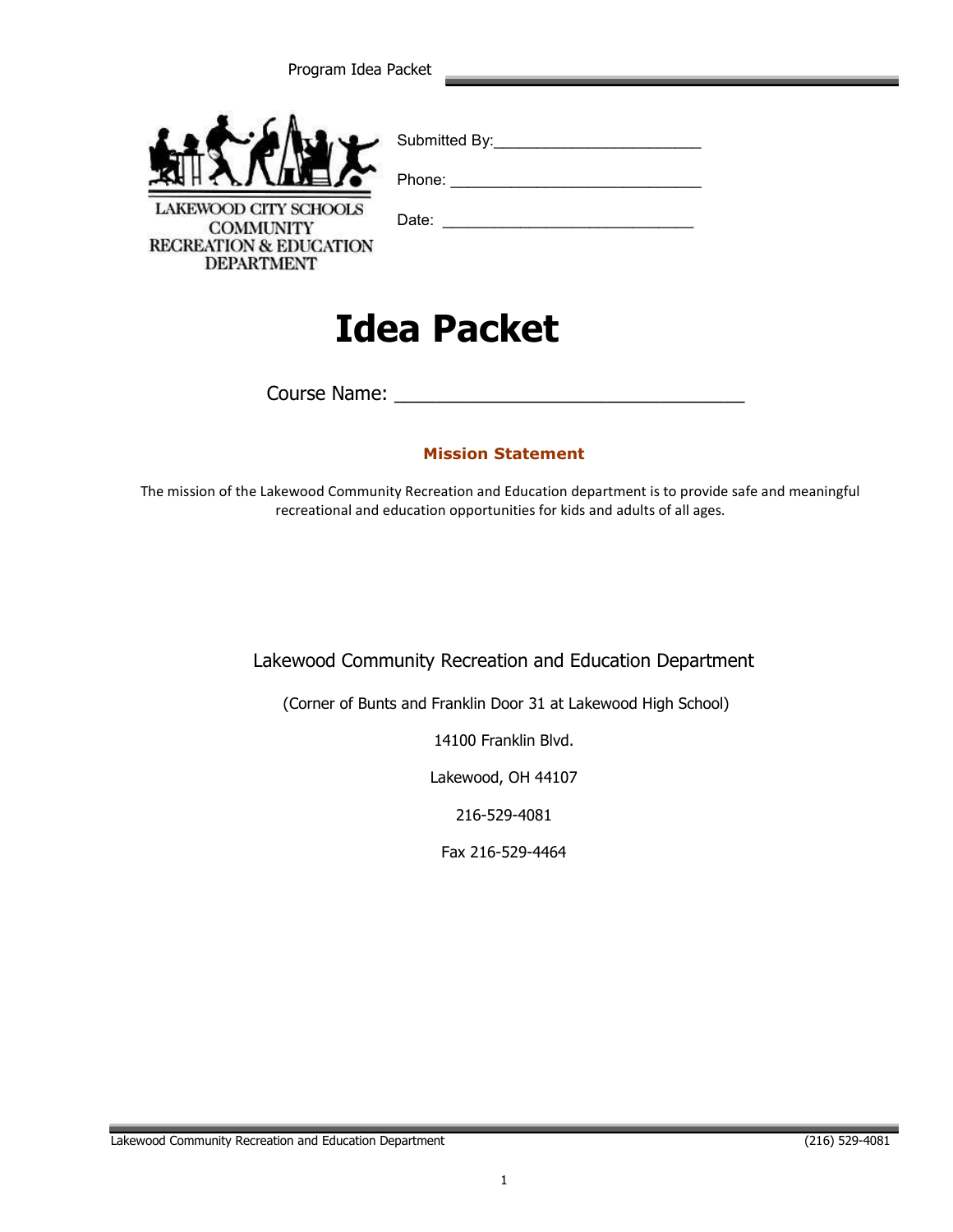## Idea Packet

| Program/Course Title: -                                                                                                                                                                                                                                                                                                                                                                                    |
|------------------------------------------------------------------------------------------------------------------------------------------------------------------------------------------------------------------------------------------------------------------------------------------------------------------------------------------------------------------------------------------------------------|
| Note: A program can also be a workshop or seminar that focuses on a specific topic<br>area. It may be covered in one or more sessions.                                                                                                                                                                                                                                                                     |
| <b>Classify the level of development:</b> (Check the most appropriate)                                                                                                                                                                                                                                                                                                                                     |
| New Program (multiple courses, some may have prerequisites, certificate when all courses are completed)                                                                                                                                                                                                                                                                                                    |
| New Series (multiple courses on same or related topic, courses are independent of each other, certificate at<br>the completion of each course)                                                                                                                                                                                                                                                             |
| New Course/Workshop/Seminar                                                                                                                                                                                                                                                                                                                                                                                |
| Identify the type of training this would be: (Check the most appropriate)<br>Professional Development (related to work)<br>Compliance (driven by regulatory or accreditation requirements)<br>Skill<br>upgrade<br>skill acquisition<br><b>New</b><br>Personal Enrichment (avocation, recreational, special interest)<br>Career/Job Search Skills (such as career exploration, resumes, salary negotiation) |
| <b>Identify the target audience:</b>                                                                                                                                                                                                                                                                                                                                                                       |
| Special target demographics (if any):                                                                                                                                                                                                                                                                                                                                                                      |
| Gender: $\Box$ Male $\Box$<br>Female Age Range: _ Education Level:                                                                                                                                                                                                                                                                                                                                         |
| Other:                                                                                                                                                                                                                                                                                                                                                                                                     |
| Program Description: (Limit to 75 words)                                                                                                                                                                                                                                                                                                                                                                   |

Learning Outcomes: (Measurable behavior or performance objectives. One sentence per outcome) By the end of this program participants will:

1.

2.

3.

Lakewood Community Recreation and Education Department (216) 529-4081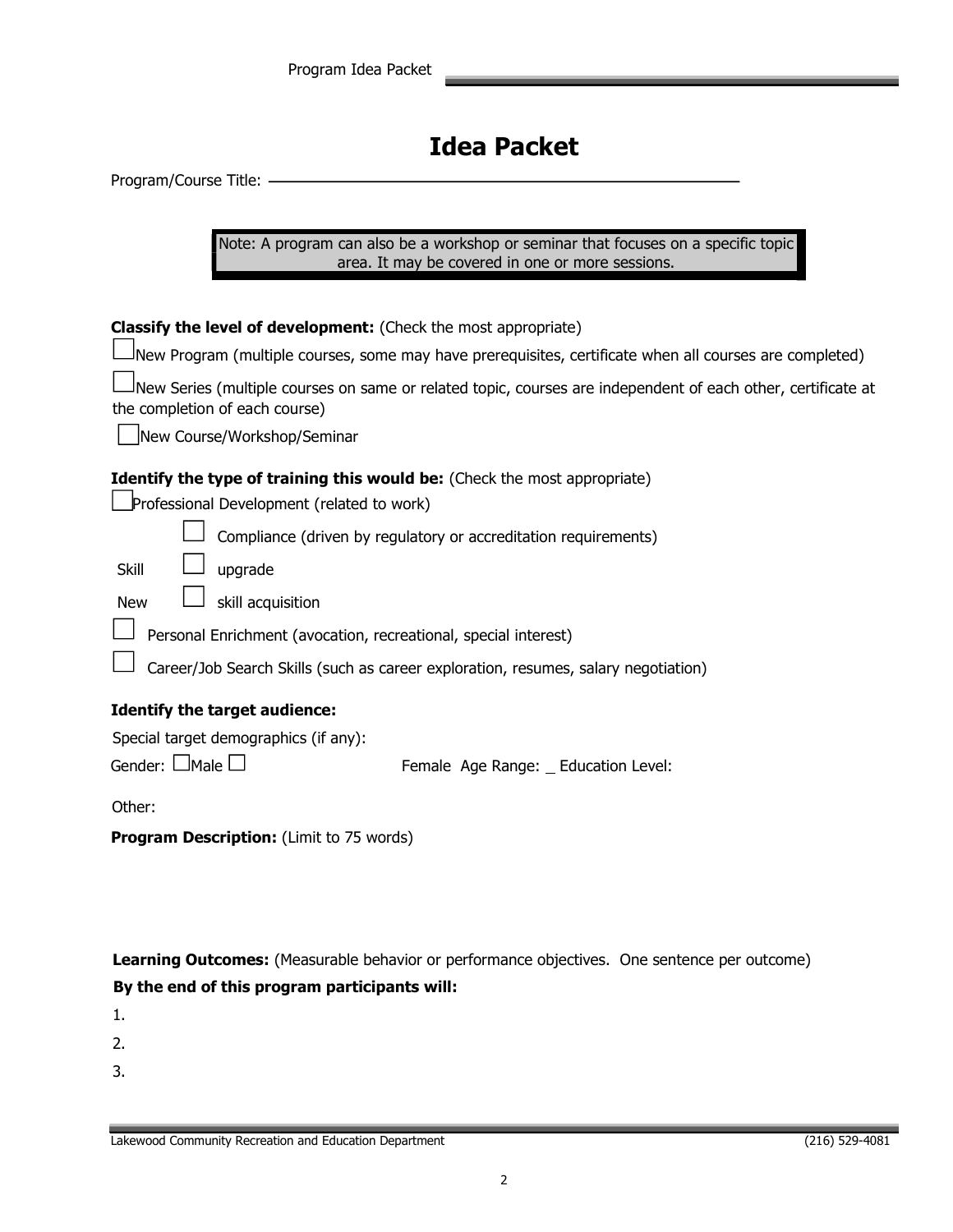Program Outline: (Include a detailed outline of your session(s). Include topics with subtopics.)

Instructional Methods: (List all instructional methods appropriate for the intended outcomes)

 $\Box$  Lecture  $\perp$  Demonstration Case Study Handouts Visual Aids Audience Participation Other (please explain)

Source of Materials: How did you learn about this topic? List possible sources for participant or instructor materials. Include third party sources and self-published.

Competition: Who else is offering this?

Saturation: Are you offering this class somewhere else? If yes, where?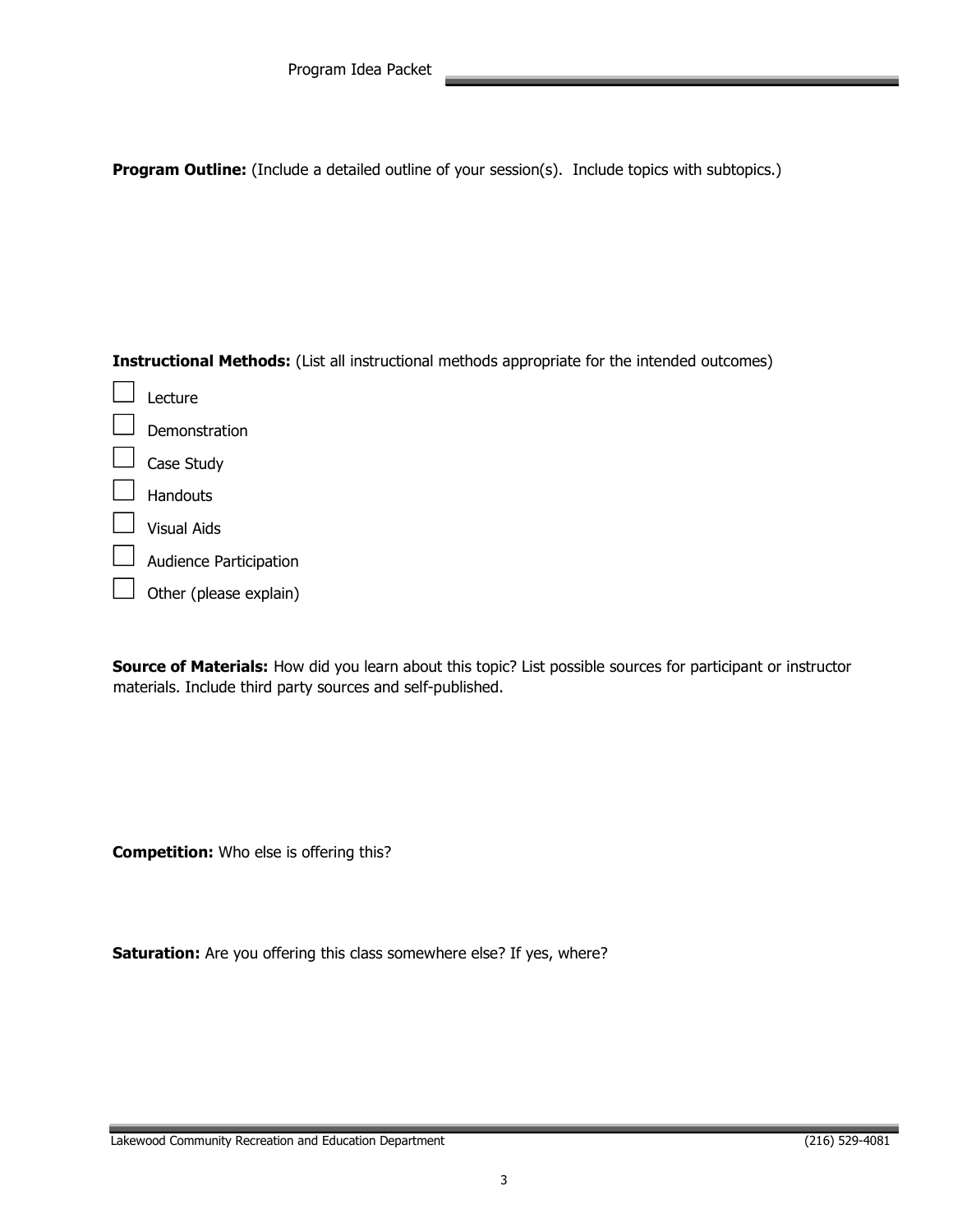National Skills Standards: Do these exist? What organization could provide them?

Market Demand: What is the market demand for this idea? (Quantify number of people who would be interested, what would motivate them to come, and so on. Attach any supporting materials, such as articles.)

Marketing Ideas: List any mailing lists, organizations, people, and so on that could help to promote this idea.

**Timing Considerations:** Identify any seasonal concerns, major events or time of day that would impact attendance. (For example, January to April would be bad timing for accounting-related courses due to tax season.)

Costs: Identify any known start-up costs, such as equipment, materials, access to computer lab.

Other costs: List items such as books, meals, instructor fees, and materials.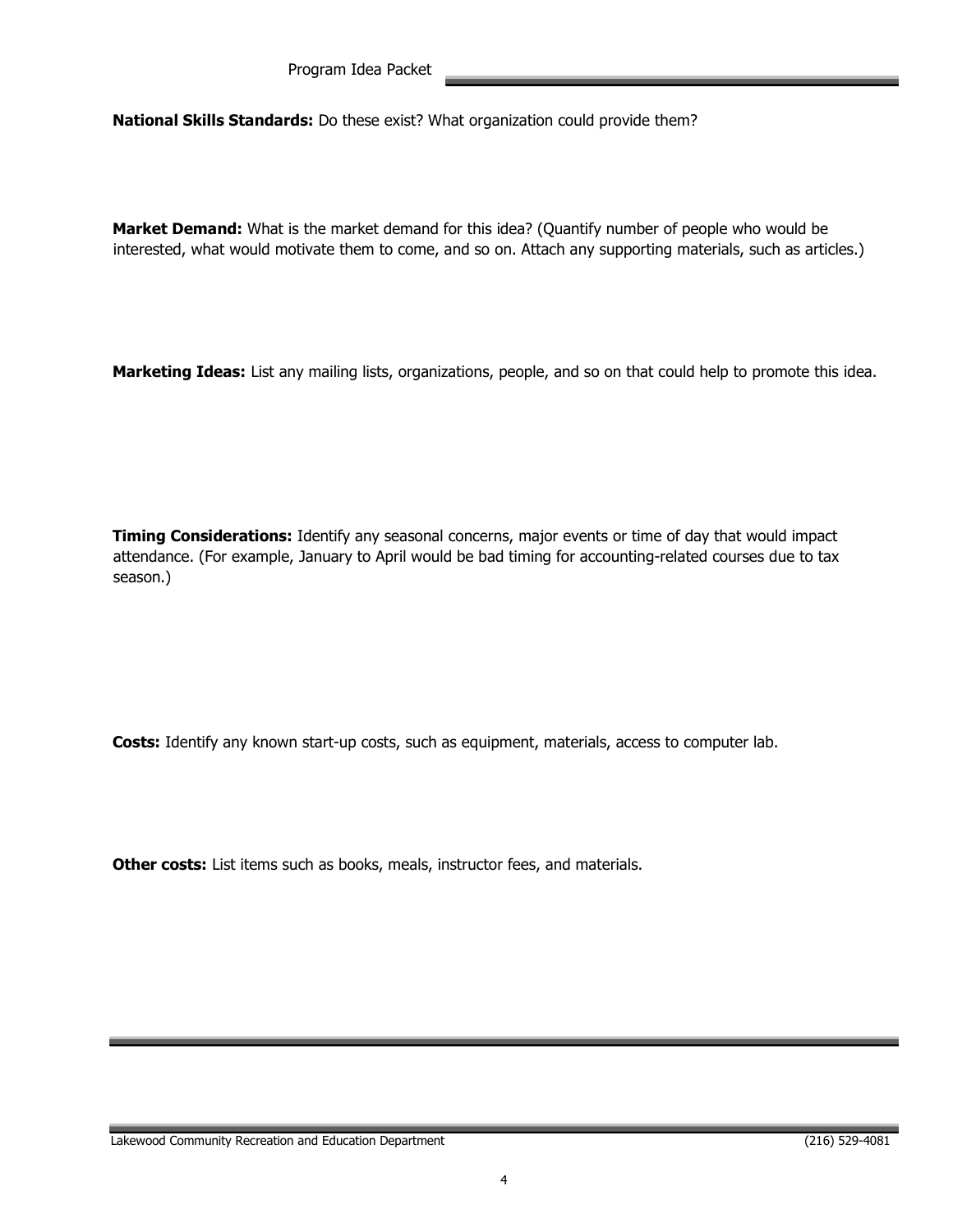| For Internal Use Only: |                                           |                             |                              |
|------------------------|-------------------------------------------|-----------------------------|------------------------------|
| Implement              |                                           | <b>Implementation Date:</b> |                              |
|                        | Authorized Signature                      |                             |                              |
|                        | Budget Implications                       |                             | JOther:                      |
|                        |                                           |                             |                              |
|                        |                                           |                             | On hold Future Consideration |
|                        |                                           |                             |                              |
| Not a good fit         |                                           | Reason                      |                              |
|                        | Better fit for another area. Referred to: |                             |                              |
|                        |                                           |                             |                              |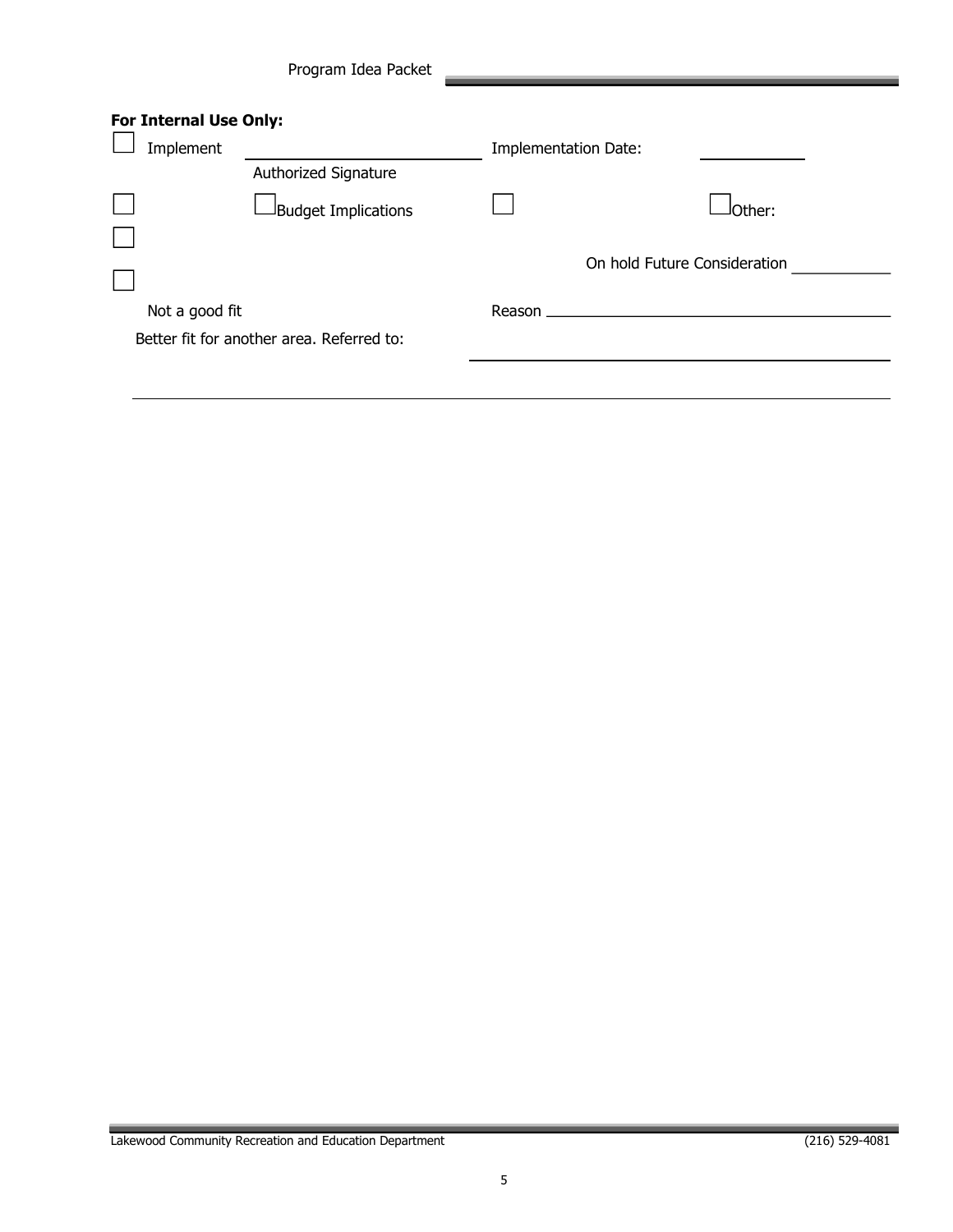## Instructor Profile

|                                                                             | Please complete and attach a current copy of your resume.                                                                              |      |                                                                                                                                                                                                                                      |  |  |
|-----------------------------------------------------------------------------|----------------------------------------------------------------------------------------------------------------------------------------|------|--------------------------------------------------------------------------------------------------------------------------------------------------------------------------------------------------------------------------------------|--|--|
| Name:                                                                       | <u> 1989 - Johann Stoff, amerikansk politiker (d. 1989)</u>                                                                            |      |                                                                                                                                                                                                                                      |  |  |
| Degrees:                                                                    | <u> 1989 - Johann Harry Harry Harry Harry Harry Harry Harry Harry Harry Harry Harry Harry Harry Harry Harry Harry H</u>                |      |                                                                                                                                                                                                                                      |  |  |
|                                                                             |                                                                                                                                        |      |                                                                                                                                                                                                                                      |  |  |
| Address:                                                                    | <u> 1990 - Johann John Stone, market fan it ferstjer fan de fan it ferstjer fan it ferstjer fan it ferstjer fan i</u>                  |      |                                                                                                                                                                                                                                      |  |  |
|                                                                             |                                                                                                                                        | Zip: |                                                                                                                                                                                                                                      |  |  |
| Home Phone: Office Phone:                                                   |                                                                                                                                        |      |                                                                                                                                                                                                                                      |  |  |
|                                                                             |                                                                                                                                        |      |                                                                                                                                                                                                                                      |  |  |
| Fax Number:                                                                 | E-mail Address:                                                                                                                        |      |                                                                                                                                                                                                                                      |  |  |
|                                                                             | <u> 1986 - Andrea Andrew Maria (b. 1986)</u><br>Name of Course(s) applying to teach: Manual Community of Course (s) applying to teach: |      | <u>state and the state of the state and the state of the state of the state of the state of the state of the state of the state of the state of the state of the state of the state of the state of the state of the state of th</u> |  |  |
| Number of years in related discipline: Number of years teaching experience: |                                                                                                                                        |      |                                                                                                                                                                                                                                      |  |  |
|                                                                             |                                                                                                                                        |      |                                                                                                                                                                                                                                      |  |  |
|                                                                             |                                                                                                                                        |      |                                                                                                                                                                                                                                      |  |  |

Other contributions to the content or teaching discipline.

Instructor Biography: (50 words or less). This may be used on a flyer or in the catalog. In addition, please attach resume.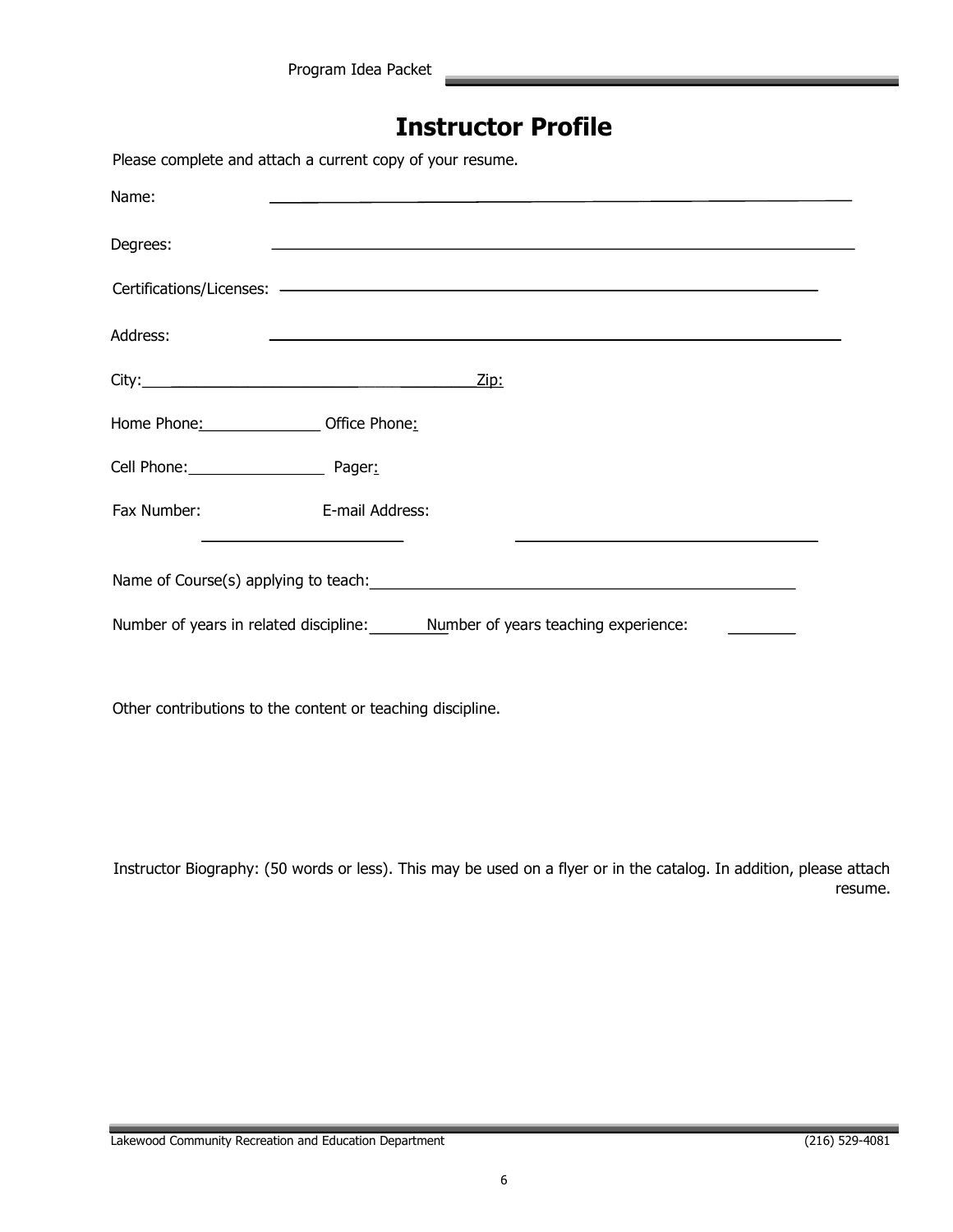| Program Idea Packet                                                                                                                 |
|-------------------------------------------------------------------------------------------------------------------------------------|
| _No<br>Do we have your approval to use your Instructor Bio?<br>$\sf Yes$                                                            |
| Other topics that you have taught or can teach:                                                                                     |
| Time Availability: (Check all possibilities)<br>Weekends<br>Morning<br>Evening<br>Afternoon                                         |
| $(8:00 -$ noon) $(12:30 - 5:00)$ $(5:30 - 10:00)$ (Sat. or Sun.) References:<br>(Provide three; student references are encouraged.) |
| Name: Name: Name: Name: Number:                                                                                                     |
| Address: E-mail address:                                                                                                            |
|                                                                                                                                     |
| Relationship:                                                                                                                       |
|                                                                                                                                     |
| Telephone Number:                                                                                                                   |
| Address: E-mail address:                                                                                                            |
| City:<br>Zip:<br>State:                                                                                                             |
| Relationship:                                                                                                                       |
| Telephone Number:                                                                                                                   |
| Address: E-mail address:                                                                                                            |
| Zip:                                                                                                                                |
| Relationship:                                                                                                                       |

Lakewood Community Recreation and Education Department (216) 529-4081